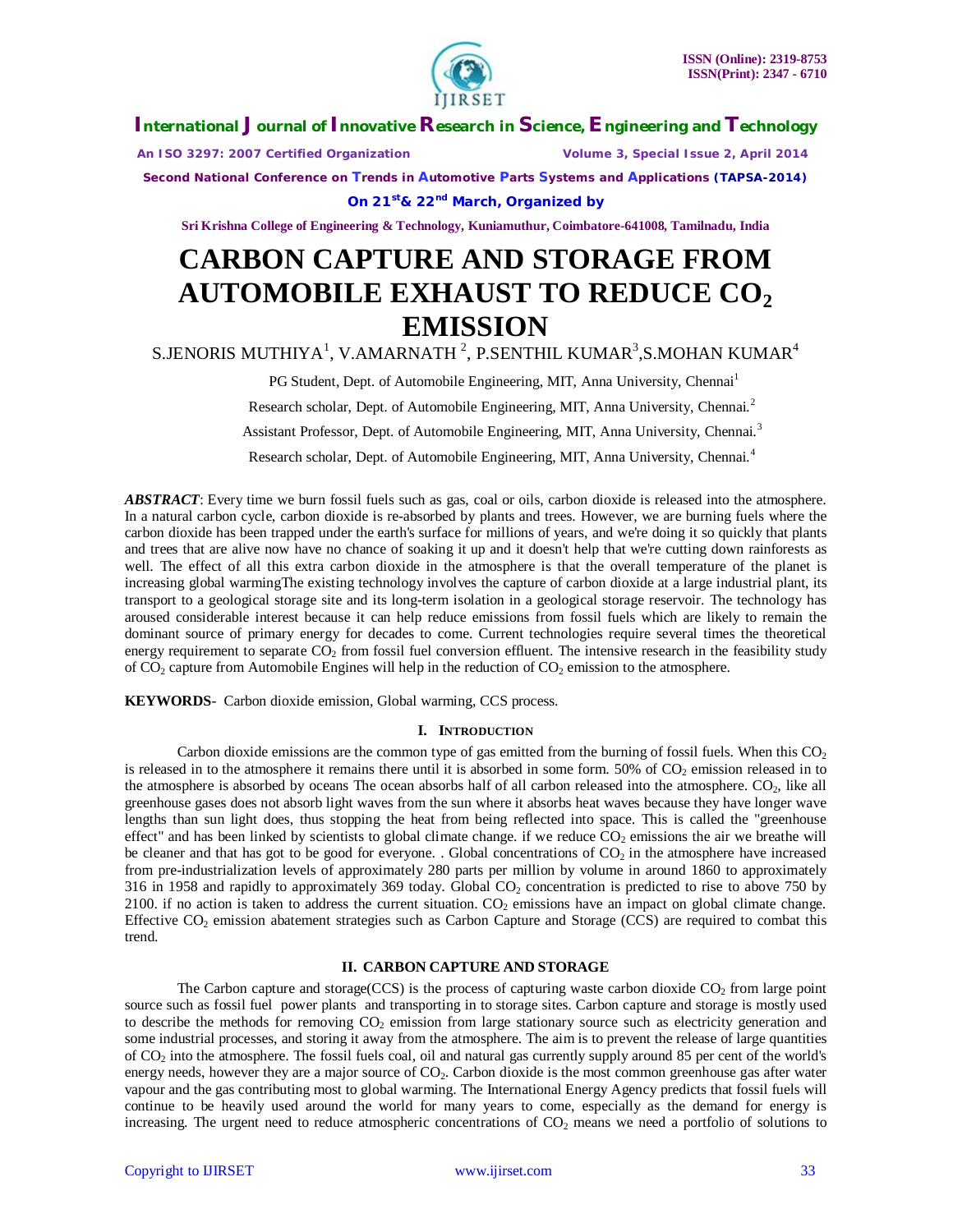

 *An ISO 3297: 2007 Certified Organization Volume 3, Special Issue 2, April 2014*

**Second National Conference on Trends in Automotive Parts Systems and Applications (TAPSA-2014)**

**On 21st& 22nd March, Organized by**

## **Sri Krishna College of Engineering & Technology, Kuniamuthur, Coimbatore-641008, Tamilnadu, India**

tackle our emissions, including energy efficiency, using less carbon-intensive fuels, enhancing natural carbon sinks (vegetation), and harnessing renewable energy from the wind, earth, sun and tides. CCS is an important part of this portfolio.CCS is currently the only technology that will allow us to decrease greenhouse gas emissions while using fossil fuels and retaining our existing energy-distribution infrastructure. CCS can reduce emissions from fossil fuelburning power stations, whether gas or coal-fired, by as much as 90 percent.By implementing CCS technology in automobile exhaust we reduce the global Carbon emissions caused by automobiles. where Automobiles are the second largest reason for increase of the global  $CO<sub>2</sub>$  emission.

## **III.**P**OSSIBLE CARBON CAPTURE TECHNIQUES**

Carbon-capture techniques are most highly developed in the power-generation industry. There, carbon capture may occur at three different points in the combustion cycle



*Fig.***1 Various combustion phase of fossil fuels**

#### *A.PRE-COMBUSTION*

In pre-combustion a fossil fuel is partially oxidized to produce syngas(CO and H<sub>2</sub>O) and then shiftedto produce  $CO_2$  and  $H_2$ .The $CO_2$  is then selectively removed leaving only the hydrogen gas to support combustion. This method is most highly developed in commercial applications .In this method exhaust gas is allowed to pass through a liquid solution in which  $CO<sub>2</sub>$  selectively dissolves and removes the carbon dioxide from the solution. This is generally done by heating the solution to remove the carbon dioxide for storage. But this technique is applicable for small scale capture process and it is also difficult to use a liquid solution in the exhaust pipe.



**Fig.2 Absorption**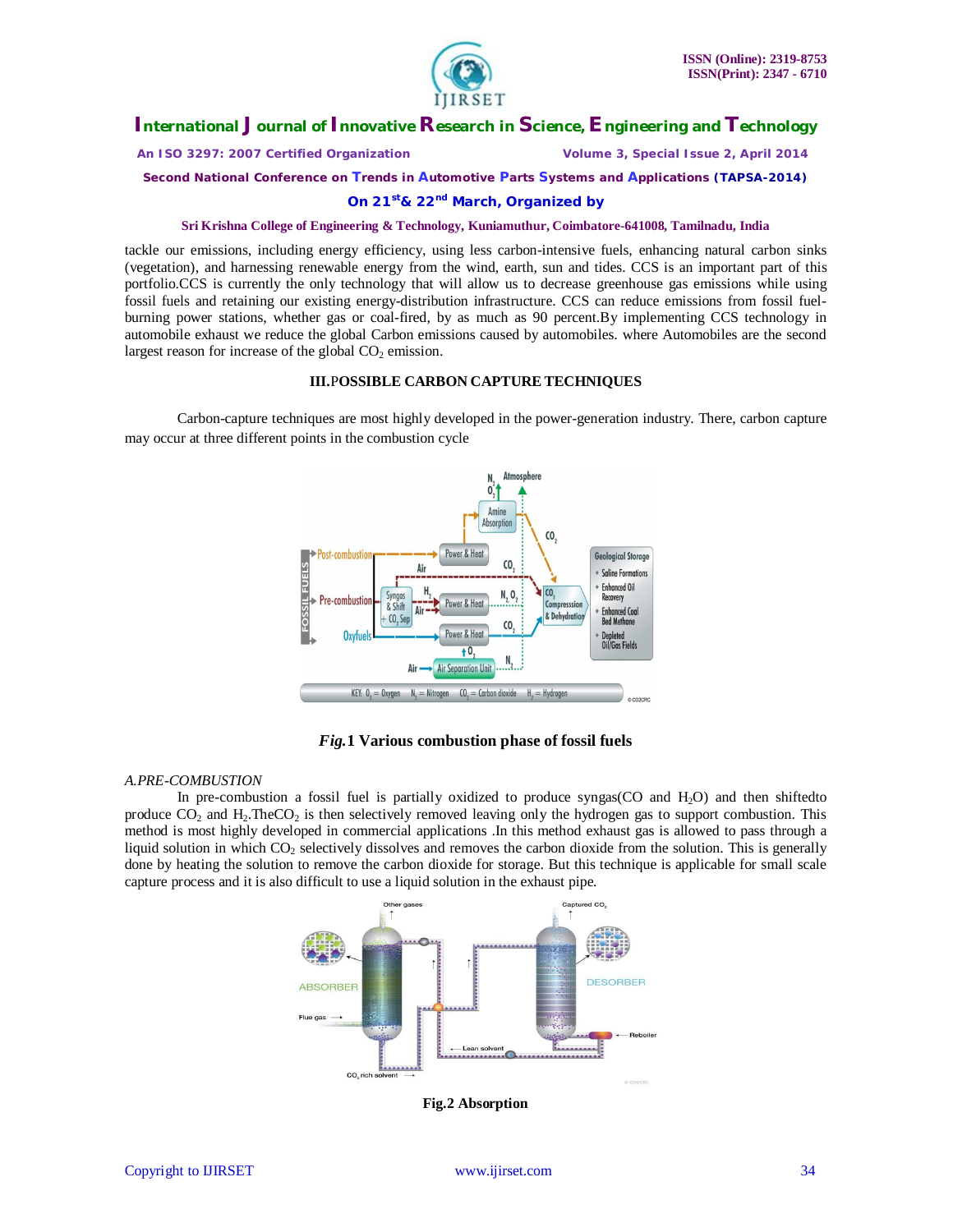

 *An ISO 3297: 2007 Certified Organization Volume 3, Special Issue 2, April 2014*

**Second National Conference on Trends in Automotive Parts Systems and Applications (TAPSA-2014)**

**On 21st& 22nd March, Organized by**

#### **Sri Krishna College of Engineering & Technology, Kuniamuthur, Coimbatore-641008, Tamilnadu, India**

#### *B.POST-COMBUSTION*

In post combustion a mixture of carbon dioxide, oxygen, and nitrogen compounds is produced, requiring a post-combustion separation process. In this process exhaust gas is allowed to pass throughsolid adsorbents where the gas molecules in the exhaust are captured by pores present in the adsorbents. The mechanism involved in this process s known as Adsorption. Post-combustion-capture methods have an advantage that they may be more easily retrofitted to existing combustion systems.If a carbon-capture process is implemented in automobiles, it would be the first employ post-combustion capture, since this could be appended to the downstream management of exhaust gases without directly affecting the inputs to the internal combustion engine.



**Fig.3 Adsorption**

**IV.MATERIAL FOR CO<sup>2</sup> ADSORPTION**

## *A.ZEOLITES*

In CCS technology various adsorbents such as Zeolite, Membranes and activated carbons are used to control the  $CO<sub>2</sub>$ emission. Zeolites are the most effective and recent technology used to control CO<sub>2</sub>. Zeolites were formed from ancient volcanic ash flows settling in seas and lakes. Zeolite is the world's only mineral with a naturally-occurring negative charge. it simply lock and hold many positive ions, absorbing a multitude of environmental contaminants such as sodium, potassium; barium and calcium, and positively charged groups such as water and ammonia. Nearly every application of Zeolites has been driven by environmental concerns, or plays a significant role in reducing toxic waste and energy consumption. It is the highly porous and consistent matrix of zeolite that provides the adsorption qualities. The high thermal and chemical stability of these inorganic crystals make them ideal materials for use in high temperature applications such as catalytic membrane reactors. Zeolites also have the potential to achieve precise and specific separation of gases including the removal of  $H_2O$ ,  $CO_2$  and  $SO_2$ from low-grade natural gas streams, as separation experiments through zeolite-containing membranes indicate that competitive adsorption can selectively separate light gas mixtures.

#### **B.ZEOLITE PELLETS**

Zeolite adsorbents have played a major role in the development of Adsorption technology. The three major areas of applications are:

- 1) Removal of trace or dilute impurities from a gas
- 2) Separation of bulk gas mixtures
- 3) Gas analysis

Commercial zeolites are generally available in bound forms where the zeolite crystals (1–5 mm) are formed in regular particle shapes (beads, pellets, cloverleaf design, etc.) using a binder material (clay, alumina, polymers, etc.). The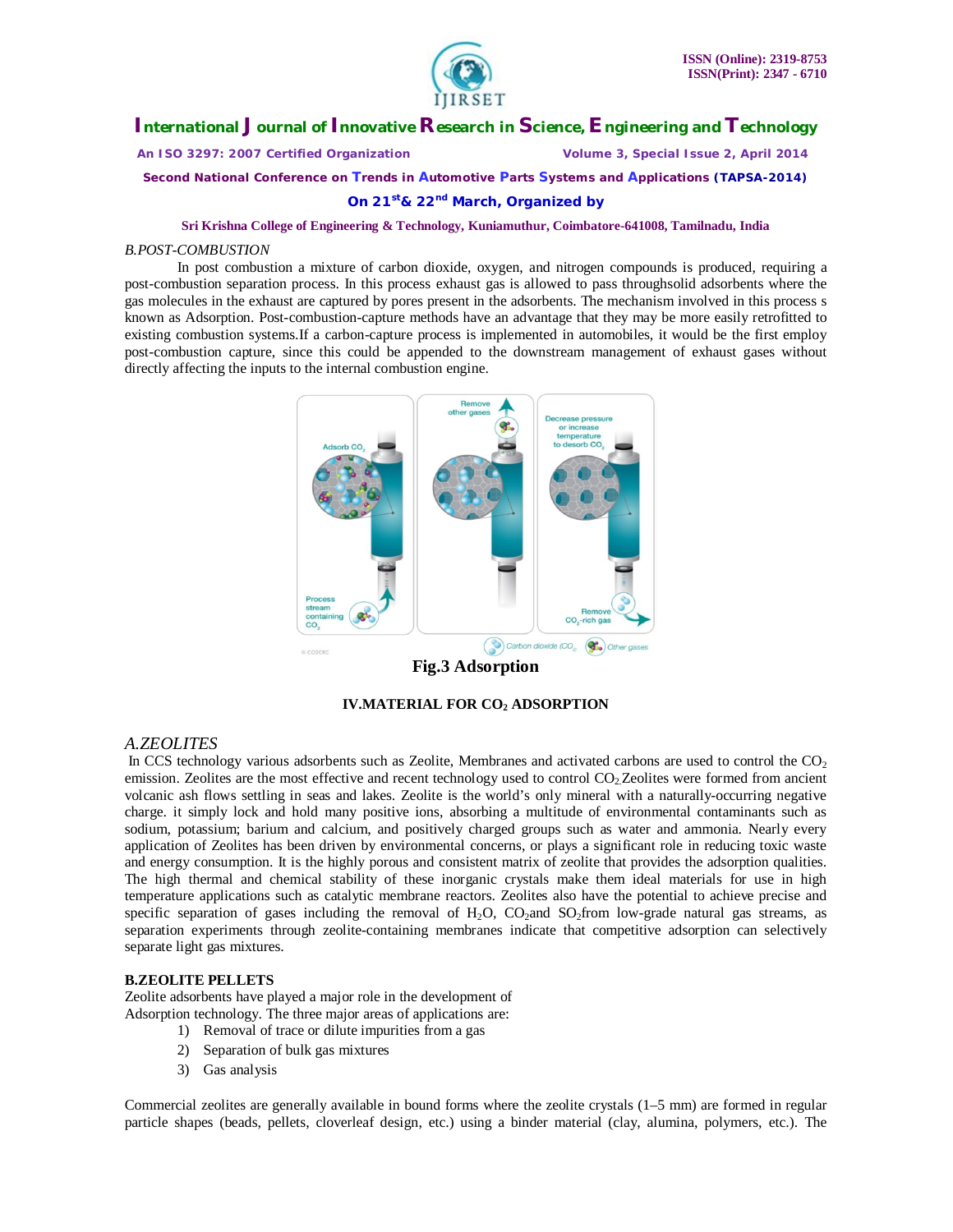

 *An ISO 3297: 2007 Certified Organization Volume 3, Special Issue 2, April 2014*

**Second National Conference on Trends in Automotive Parts Systems and Applications (TAPSA-2014)**

#### **On 21st& 22nd March, Organized by**

## **Sri Krishna College of Engineering & Technology, Kuniamuthur, Coimbatore-641008, Tamilnadu, India**

purpose of the bound forms (diameters of 0.5–6.0 mm are common) is to reduce the pressure drop in adsorbent columns. The binder phase of the bound particles generally contains a network (arteries) of meso- and macro pores (0.5–5.0 Am in diameter) to facilitate transport of the adsorbate molecules from the external gas phase to the mouths of the zeolite crystal pores. Pore formers, such as starch or organic chemicals, are often added to the binder and then removed by combustion after the particles are formed.

#### **V.DESIGN MODEL**

#### *A.MODEL CONSTRUCTION*

The tailpipe is designed for the single cylinder diesel engine using CATIA 5.The tail pipe has two sections of perforated sheet mesh known as the trap to adsorb the carbon emissions . Zeolite pellets are filled in the middle of two perforated sheet mesh (trap).The inner section of the trap has perforated sheets of thickness1mm.Zeolite pellets are filled on the clear between the two perforated sheet mesh. The clearance is to be maintained are based on the size of the pellet. Zeolite pellets chosen for CO<sub>2</sub> adsorption has size 5mm.the available size of zeolite pellets are 0.5mm to 5mm.The maximum size is choose for maximum exposer of zeolite surface over the passing exhaust gas. The inner trap is sealed after filling of pellets. Then the trap is fixed into the centre portion of the tail pipe model where it is the reaction portion of the tailpipe. The tail pipe material is chosen as stainless steel to avoid corrosion of the material. The tail pipe is designed in such a way to minimize the backpressure. Conical sections are considered in designing the tail pipe to reduce the back pressure. Conical length of the pipe is designed for 90mm .which reduces the back pressure to maximum. The tail pipe is designed on the basis of previously designed models of catalytic converter for testing in the engines.

#### *B.WORKING PRINCIPLE*

The exhaust gas is allowed to pass into the inlet of the tailpipe. Pressure gets reduced and velocity of the gas increases because of the conical section. The flowing exhaust gas is free to move in all directions inside the tailpipe. As the movement of exhaust gas is not abruptly obstructed anywhere in its path, the back pressure is limited to minimum level. The flowing gas passes over the trap which is fixed at the inner of the tailpipe. Gas entering the perforated sheet mesh holes gets exposure to the zeolite pellets. The exposure of the exhaust gas is maximum by increased in size of the pellets. Zeolite pellets are highly porous and consistent matrix of zeolite that provides the adsorption of impurities. The exhaust gas containing CO2and other particles are adsorbed by the zeolite pellets .adsorptions takes place by locking of gaseous  $CO<sub>2</sub>$  molecules over the porous layer of the zeolite. Adsorption quality of  $CO<sub>2</sub>$  is depends on the type of zeolite used. Maximum adsorption limit of zeolite is depends on the amount of exhaust produced from the engine. The material for sheet mesh is considered as steel which has high thermal properties. Sheet mesh also has filtration efficiency .which will also filters the black carbon particles up to certain extent. As this is the first device to be designed to reduce CO<sub>2</sub> emission. Its limitations will be considered. The Carbon emission levels will be reduced to maximum by implementing this device on the exhaust manifold.



**Fig.4Tail pipe model Service Service Service Service Service Service Service Service Service Service Service Service Service Service Service Service Service Service Service Service Service Service Service Service Service**